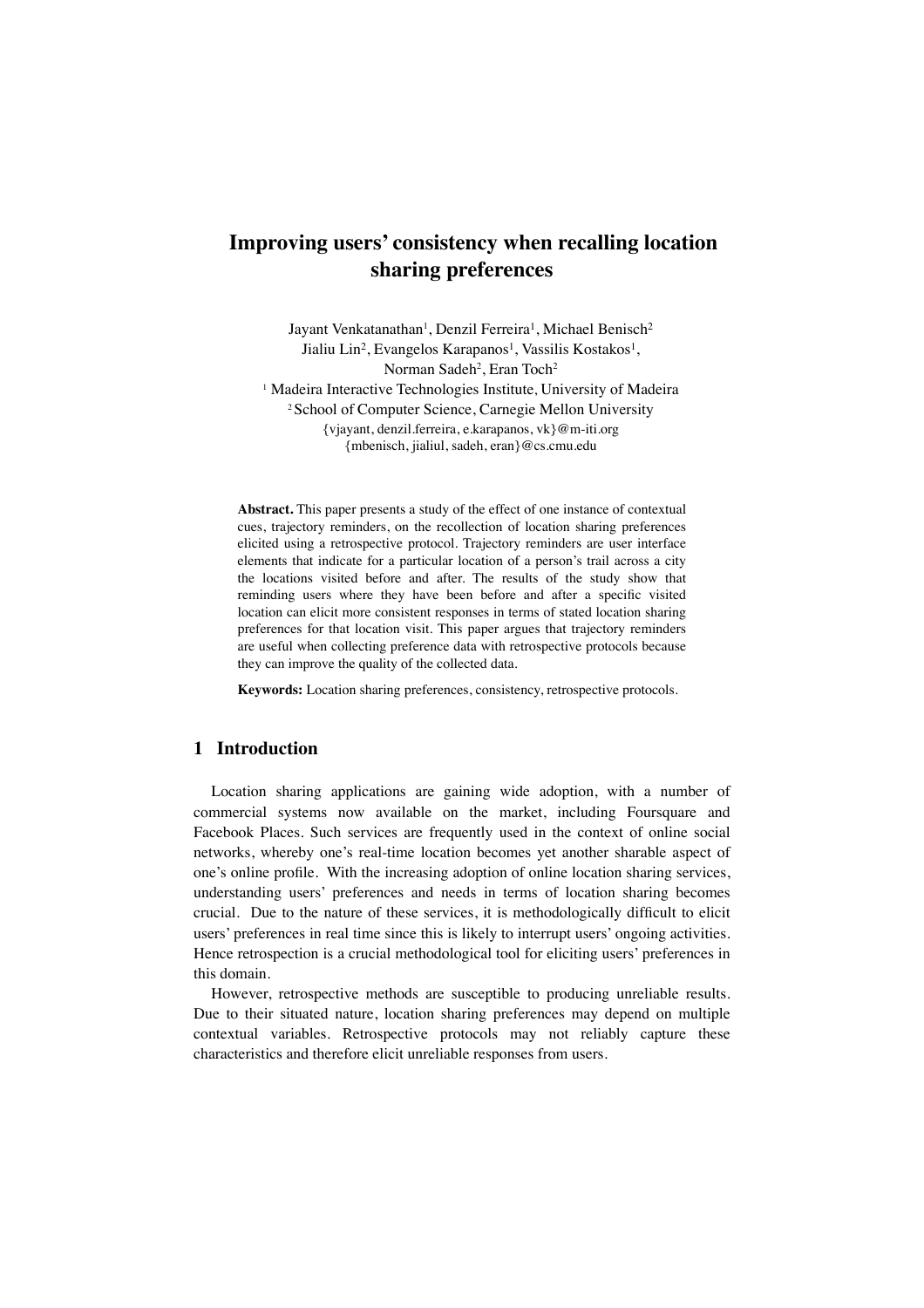This paper presents a study that assesses the test-retest reliability of retrospective protocols, and introduces a technique for increasing the reliability of elicited responses in such protocols when collecting location sharing preferences. Grounded on experience-reconstruction theory [9], the technique entails the introduction of trajectory reminders in the data-collection GUI to help users recall episodic information that may be used to infer one's preferences for location sharing.

## **2 Related work**

There is an increasing amount of work on understanding users' location-privacy needs in ubiquitous and location-aware systems relying on techniques such as diary studies [1], interviews [5], surveys [8], scenarios [12] and lab and field observations [2]. A significant decision in understanding users' privacy needs in relation to location sharing is the methodology by which privacy preferences are elicited.

 In attempting to elicit privacy preferences regarding location sharing, one could ask participants to provide an overall estimate of their preferences for a given location, such as one's workplace. However, these often-called global measures have been shown to underestimate the variability in perceptions and preferences as people often fail or incompletely reconstruct the particular context of each situation [10]. Robinson & Clore [9] proposed a four-stage accessibility model of experiential information. At the heart of their model lies the distinction between episodic and semantic memory [13]. While episodic memory "is specific to a particular event from the past, semantic memory is not tied to any particular event but rather consists of certain generalizations (i.e. beliefs) that are rarely updated" [9]. In reconstructing one's emotions during an event, Robinson & Clore's [9] model argues that he or she first attempts to recall contextual cues from episodic memory. When episodic memories become inaccessible (for instance because the event is located further in the past), people will shift to semantic memory.

The Experience Sampling Method (ESM) [4] attempts to avoid such retrospection and rationalization biases through probing the participant to report on ongoing behaviors and experiences. One of the drawbacks of ESM, however, is its laborintensive nature as it requires participants to interrupt their activities at numerous times within a day, while it may also miss important information when participants are not able to respond [15]. An alternative approach is the Day Reconstruction Method [6], a survey method that asks participants to recall in forward chronological order all experiences that took place in the previous day. Each experience is thus reconstructed within a temporal context of preceding and following ones. This is expected to cue more contextual information from episodic memory, and consequently recall the experienced emotion in a more valid and reliable manner. Kahneman et al. [6] showed that this method provides a surprisingly good approximation to Experience Sampling data, while providing the benefits of a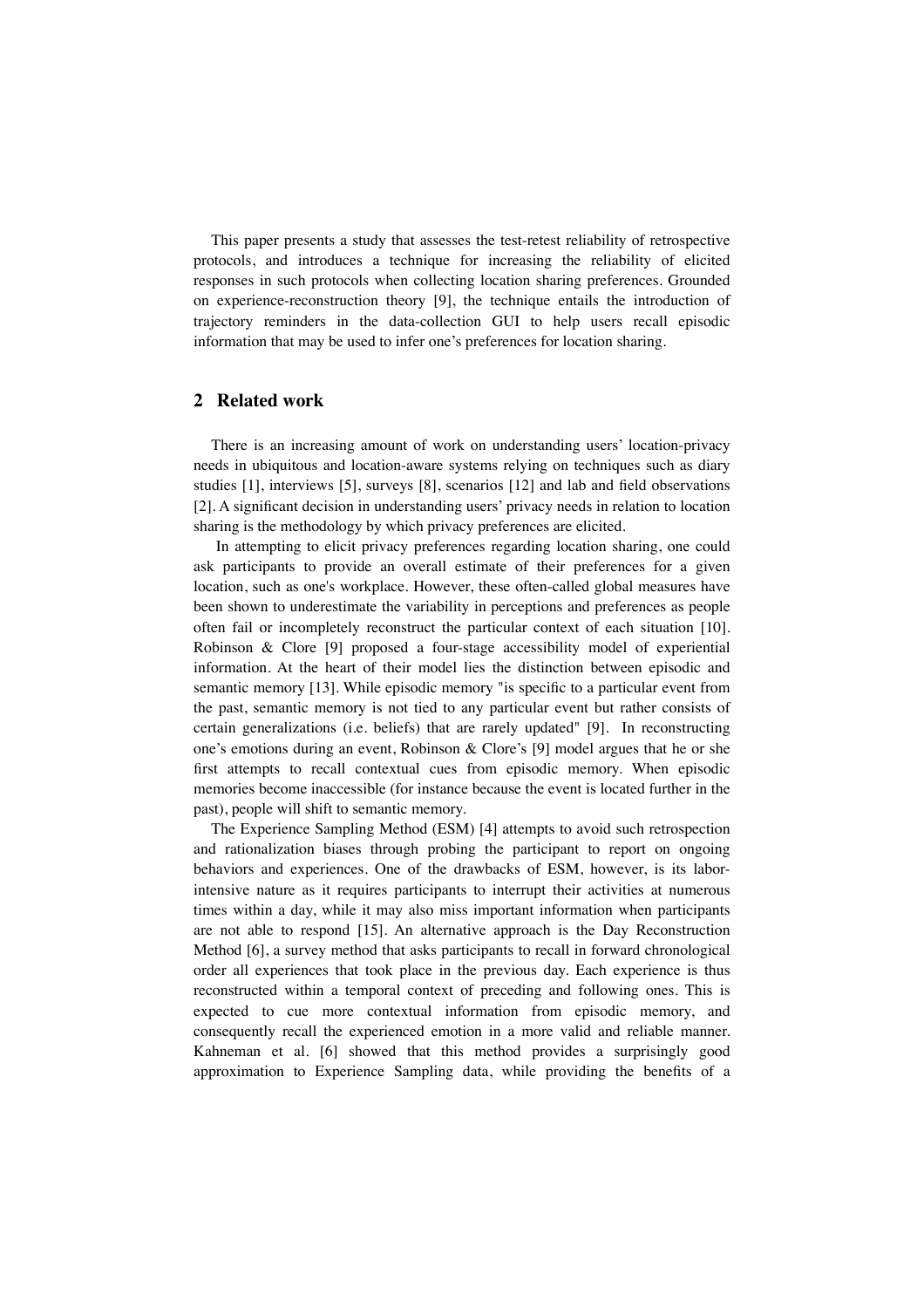retrospective method. Similarly Karapanos et al. [14] found that imposing a chronological order in the reconstruction of events resulted in an increase in the amount, the richness, and the test-retest reliability of recalled information.

In summary, literature suggests that if ESM is too intrusive then contextual cues should be used to help users reconstruct experiences from episodic memory. It follows that in asking participants to provide privacy-related preferences, a method that provides participants with contextual cues would elicit more reliable responses. To test this assumption in the context of location sharing privacy preferences, the study described next compares the reliability of privacy preferences when those are elicited with vs. without the help of contextual cues, which in this case are instantiated as trajectory hints. Specifically, the tested assumption is that reminding a participant where they have been before and after a visited location will cue more contextual information from the experience being measured, therefore resulting in more reliable and consistent recall of privacy preferences.

### **3 Study**

A study was designed to test the hypothesis: *Location Sharing privacy preferences elicited with the help of trajectory reminders will be more consistent than those elicited without the help of trajectory reminders.*

A total of 20 participants were recruited with an average age of 28 (max  $=$  44, min  $= 21$ , median  $= 27$ , s.d  $= 5.1$ ), through announcements on email lists, online forums, and fliers distributed across the campuses of the University of Madeira (Portugal) and University of Oulu (Finland). No reward was offered to participants. 9 participants (all male) were allocated to System A (no trajectory reminders) while 11 (8 male) were allocated to System B (with trajectory reminders). This difference in numbers in participants and genders across the two conditions was due to dropouts.

Each participant was given an Android smart-phone equipped with GPS logging software and was instructed to use this phone as their primary phone to ensure that



**Figure 1. The two versions of the map shown to participants. On the left is system A that shows no trajectory reminders. On the right is system B that shows trajectory reminders, i.e. the locations visited before and after the location in question.**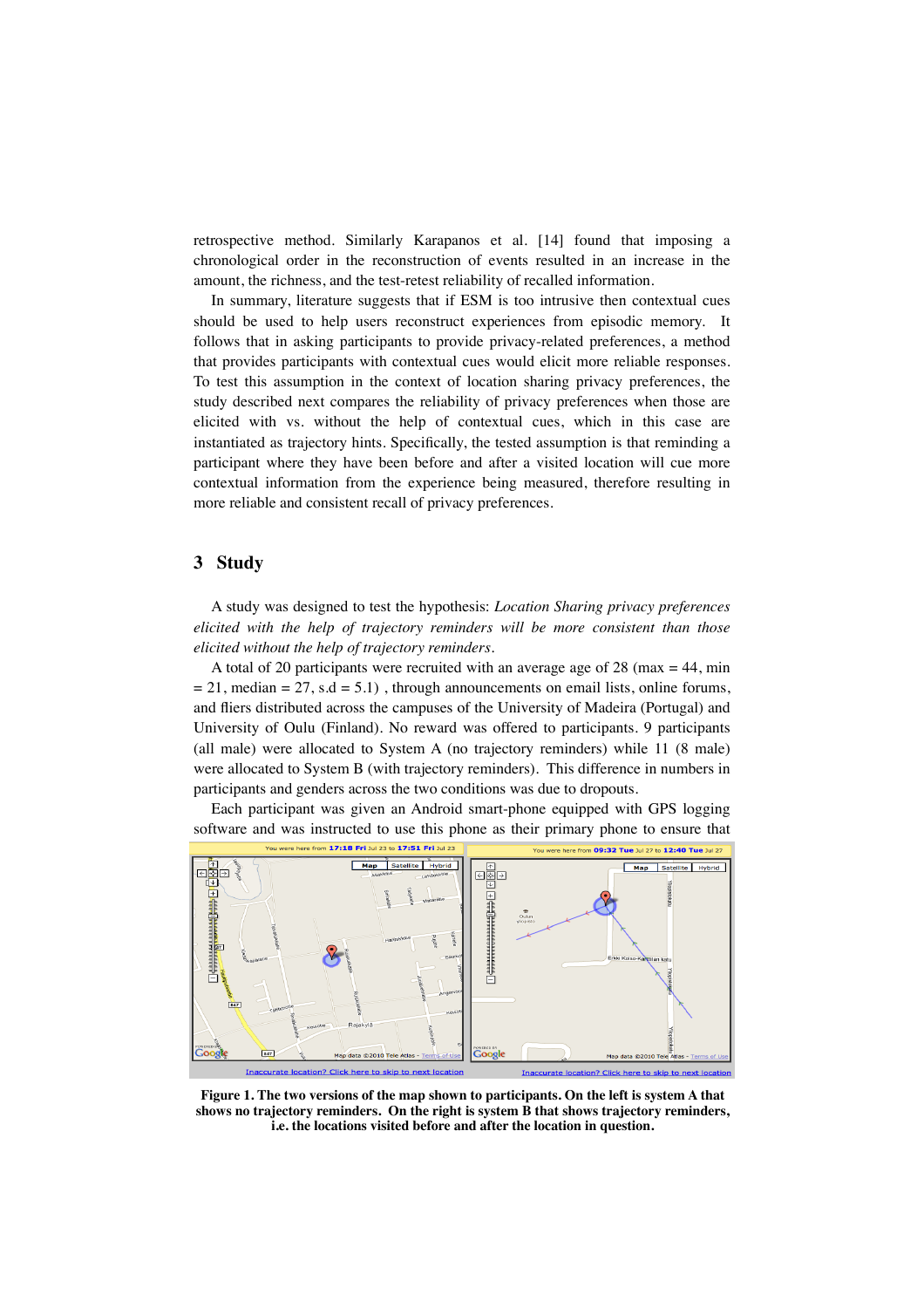they kept it with them at all times. During registration participants were also asked to list the names of five people from each of their family, close friends and colleagues. Each participant was asked to use the phone for a period of 4 days, spanning both weekdays and weekends. During this period the phone recorded each participant's location. The software interface allowed the participants the option to temporarily disable the logging software should they wish to do so. Participants were instructed to upload their location history data at the end of each day after which they were required to immediately do an online questionnaire task.

When the location history was uploaded, the set of "important locations" was selected from the uploaded data. Specifically, the chosen locations were those where the participants spent at least 5 minutes within a 50 meter radius. Subsequently, participants were taken through a series of questionnaire pages, where each page displayed an important location on the map along with the details of when the participant was there. Depending on the system to which participants were allocated, the location was displayed on a map with or without trajectory reminders. These reminders were arrows that indicated where the participant had been before and after visiting a location (Figure 1). All locations were displayed in chronological order.

As each important location was shown to participants, they were asked to recall how much information they would have liked to share about that specific location at that specific time with one specific person (chosen at random) from each of the 4 different recipient groups . The information was entered in a scale (1 to 5) with the following sharing options: (1) do not share, (2) region, (3) city, (4) neighborhood, (5) exact address. Besides entering their location sharing preferences, participants had the option to indicate that a location was completely wrong or invalid, although this option was never chosen.

 A week after returning the phones, participants were asked to access the online system and re-enter their preferences for each location they visited while they were carrying the phone. At this stage participants could not see their earlier responses. The previously recorded locations were shown with the same details and in the same order as the first time participants gave their preferences. Participants gave their preferences for all of their important locations in a single session in order to minimize the strain and reduce drop-out rates.

# **4 Results**

The study was conducted between May and September 2010. A total of 441 distinct location visits were recorded, with each visit lasting on average 110 minutes. For each distinct visit to a location the following data was recorded: time and duration of visit, privacy preference (on a scale 1-5) for each of 4 possible recipient groups (family, close friends, colleagues, strangers), and the system being used (A or B). Of these, the independent variables were "System" and "Recepient\_group". In addition,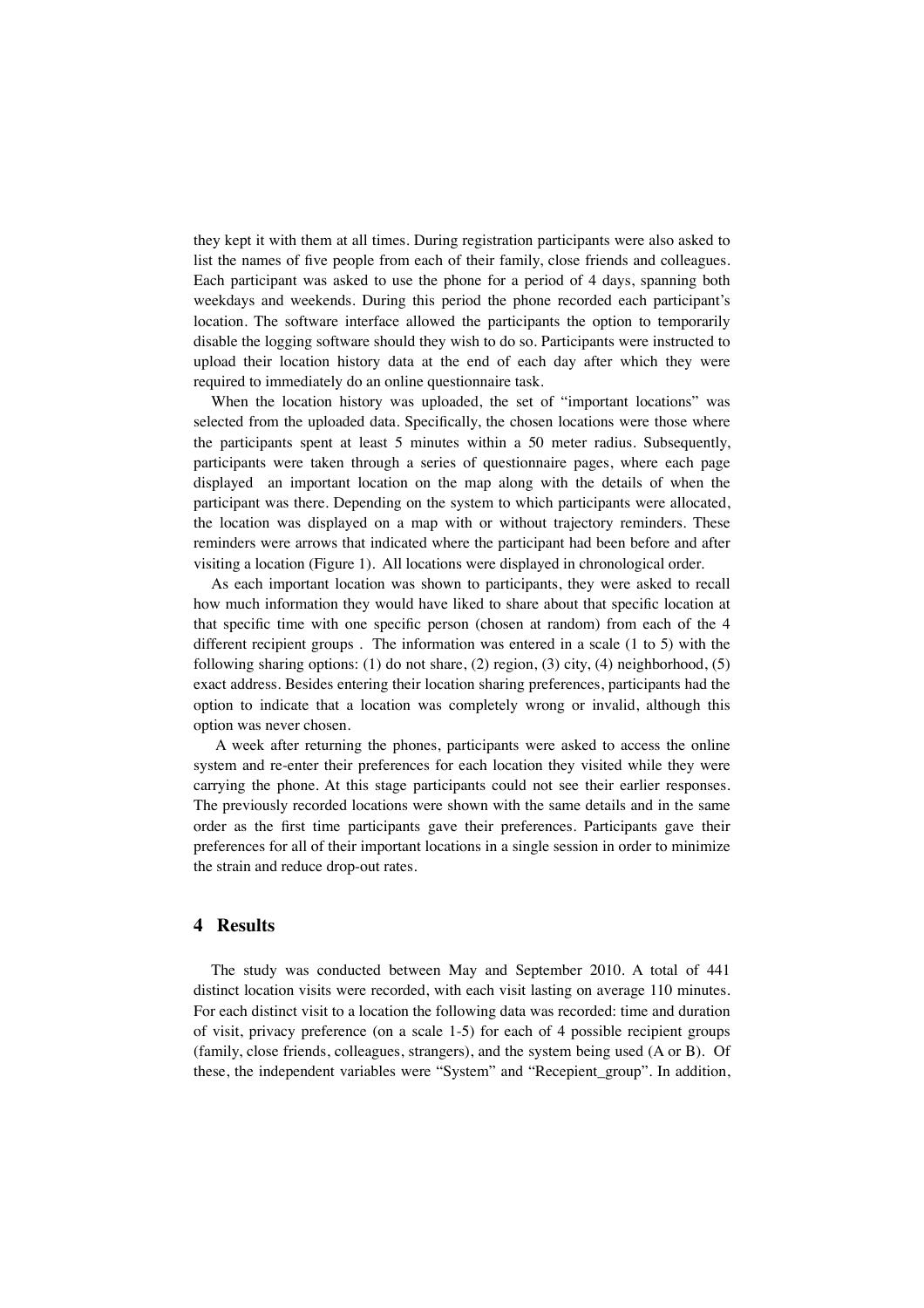

**Figure 2. Means difference in participants' responses (y-axis), grouped by recipient type (x-axis) and system type. Note that system A (dark blue) had no trajectory reminders, while system B (light green) had trajectory reminders.**

the difference in privacy preference was calculated by comparing the results from the two sets of questionnaires (the first was issued on the day of the visit to the location, the second was issued one week after the end of the study).

A chi-square test showed a significant effect of trajectory reminders  $(X$ -squared = 43.5653, df = 8, p < 0.001) and recipient type (X-squared = 116.038, df = 24, p<0.001) on the variation of privacy preferences. In terms of magnitude of the effect on consistency, the mean absolute difference in consistency for system A (no trajectory reminders) is 0.16, and for system B (trajectory reminders) is 0.06.

Figure 2 shows the mean variation in participants' responses, grouped by recipient type and system type. In these results a positive variation means that the follow-up response was more liberal (i.e. shared more information), a negative variation means that the follow-up response was more conservative (i.e. shared less information), while a smaller absolute variation means more consistent results.

# **5 Discussion**

The results show that trajectory reminders (system B) increased the consistency of location sharing preferences elicited using a retrospective protocol, with users of System B being about twice more consistent in their responses. This suggests that trajectory reminders, and possibly other types of contextual cues, can significantly improve the reliability of location sharing retrospective protocols. It should be noted that both systems had a set of common reminders acting as contextual cues. These were, for example, the pinpointed location on a map that appeared in both systems, the names of the nearby streets, and the location of significant nearby landmarks. Hence, the difference in consistency across the two conditions is not due to the presence of reminders, but to the addition of an extra reminder in System B, namely trajectory. Therefore, it is expected that the data collection mechanism increased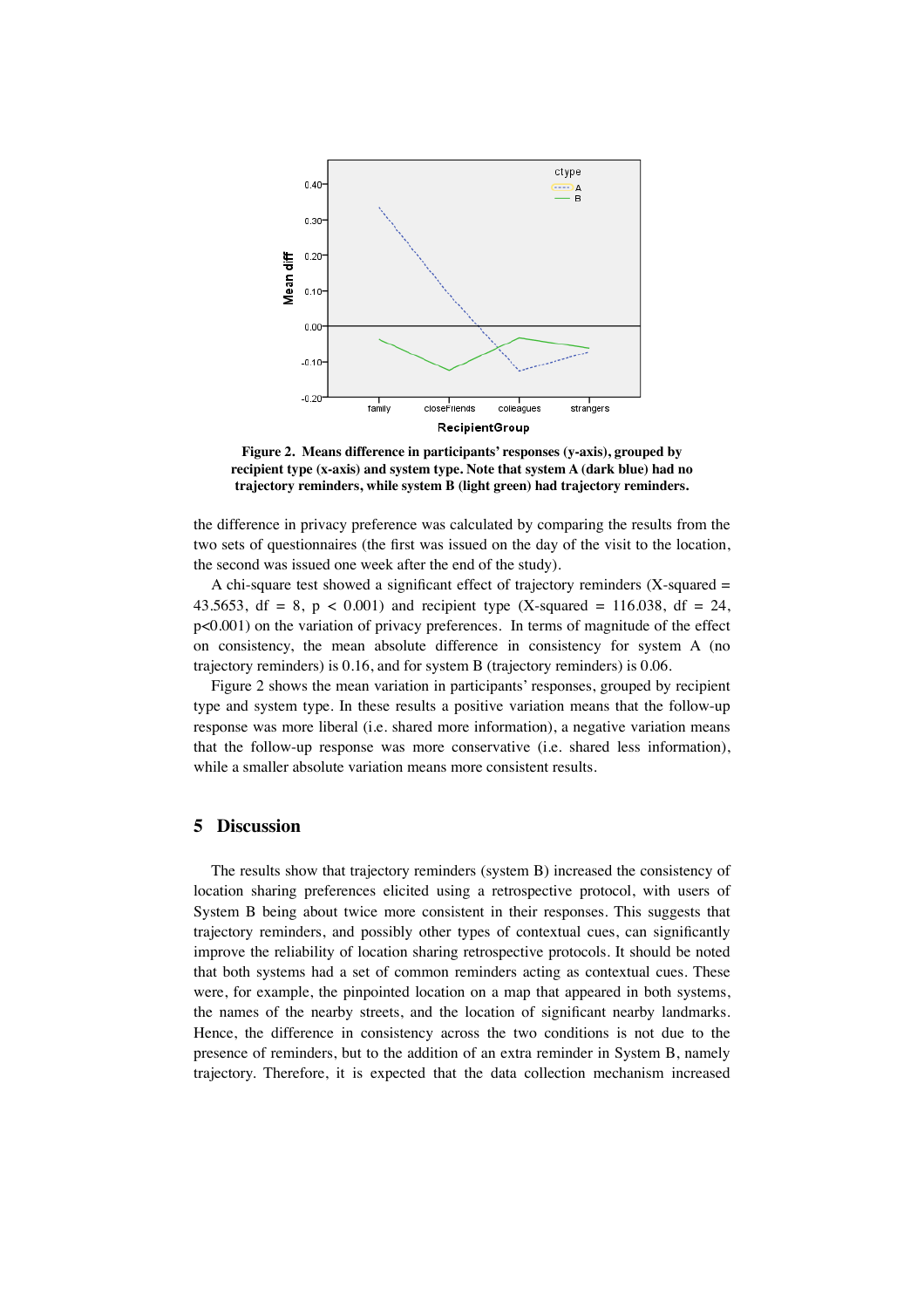participants' consistency across both conditions, thus possibly masking the true effect of the trajectory reminders.

Orthogonal to the effect of trajectory reminders, the study showed a significant effect of recipient group on the consistency of participants' responses. Specifically, participants were most inconsistent in their preferences regarding family members, showing a tendency to increase the amount of information they chose to reveal to family members in the second questionnaire by about 0.13 points. On the other hand, participants' responses regarding the other recipient groups varied by up to 0.03. This suggests that participants found it more challenging to reconstruct their experience and thus accurately recall their sharing preference in relation to close family members. An explanation for this finding is that participants tend to behave in predetermined manner when deciding how to share their location with non-family members, while not so for family members, thus leading to increased inconsistency.

It should be noted that family members mean different things to different people, and family relationships can vary significantly. To minimize this discrepancy, the study required participants to give names of specific people to act as potential recipients in the questionnaire. This ensured that across the two questionnaires individual participants were asked questions about precisely the same potential recipients rather than, for example, "a family member". Clearly, however, the differences between participants' perception of family relationships may vary. Additionally, some participants noted that their family members live in a different city and hence had no reason to share their exact address with their family while they were in the city where this study was conducted. Their exact location within this city did not mean much to their family and hence did not practically reveal any useful information in addition to the city-level granularity.

#### **6 Implications**

An important implication for designing systems supported by the results is that the incorporation of trajectory reminders increases the consistency in participants' stated preferences. This implication is directly applicable to systems that employ mechanisms such as auditing and learning from the user [7]. Such systems, for example, allow users to examine location disclosure events that they or the system made, and indicate whether they are acceptable or not.

In addition to the implications for designing systems, the results presented here have important implications for designing studies. The methodological difficulty in eliciting location sharing preferences is that while techniques such as the experience sampling are too intrusive, retrospective protocols suffer from the fact that they may introduce some unreliability in the elicited preference data. The results of this study show that one mechanism by which such unreliability can be substantially reduced is by incorporating trajectory reminders when eliciting preference data.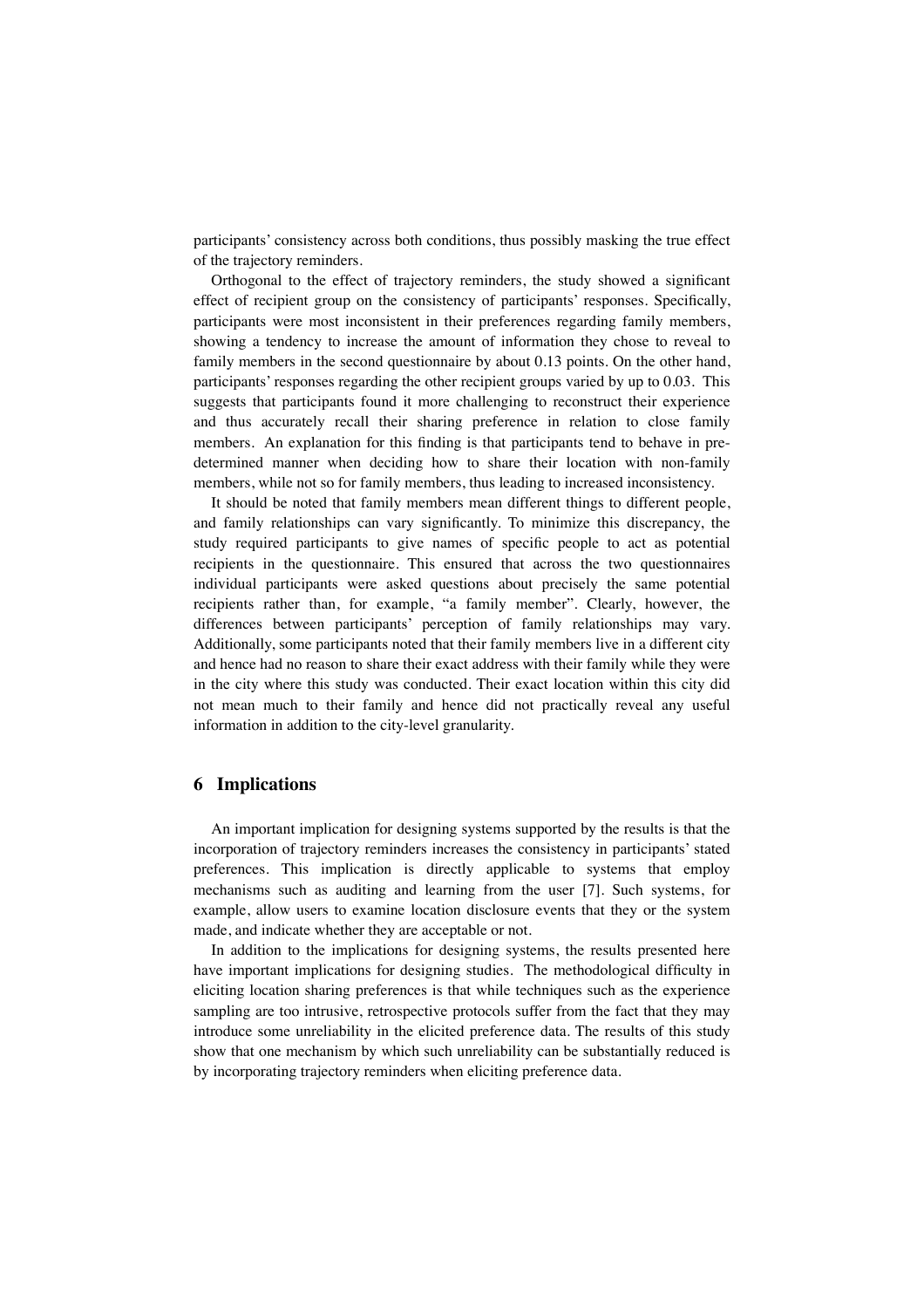The scope of this study, and its assessment of trajectory reminders, is strongly focused on the domain of location sharing applications. However, trajectory reminders may be themselves useful in studies unrelated to location sharing, but rather considering context-aware systems. Since location is an integral element of context, trajectory reminders may be used to help users reconstruct the context for a specific event for which they need to express a preference. Examples include studies that require users to recall preferences regarding, for example, a smartphones' behavior. It would be interesting to explore if the effect of trajectory reminders observed in this study would hold in a such a different context.

## **7 Limitations**

It is important to keep in mind the context in which the results of the effect of trajectory reminders presented in this study were observed. The sample of participants comprised mainly of young students and staff (median age  $= 27$ ), mostly males, from a university, and care must be taken while trying to interpret the implications of these results to broader demographics. In addition, our study did not account for the differences in the recipient groups such as "family" between participants in the two conditions. Indeed, in an informal follow up interview one participant mentioned that his family members lived in a different city and hence it would have made no difference to his family whether he shared his exact location or just his city level location with them during the period of the study. Future work in understanding the effects of trajectory reminders must address these issues.

#### **8 Conclusion**

This paper demonstrates that trajectory reminders, which are a type of contextual cue, can help elicit more reliable responses from participants in retrospective protocols that collect location sharing preferences. The study shows that indicating the locations visited before and after a specific visited location can elicit more reliable location sharing preferences for that location visit. It is argued that trajectory reminders help participants reconstruct more accurately their experience of the location visit in question, and therefore provide more reliable stated preference responses.

#### **Acknowledgements**

This work is funded by the Portuguese Foundation for Science and Technology (FCT) grant CMU-PT/SE/0028/2008 (Web Security and Privacy).